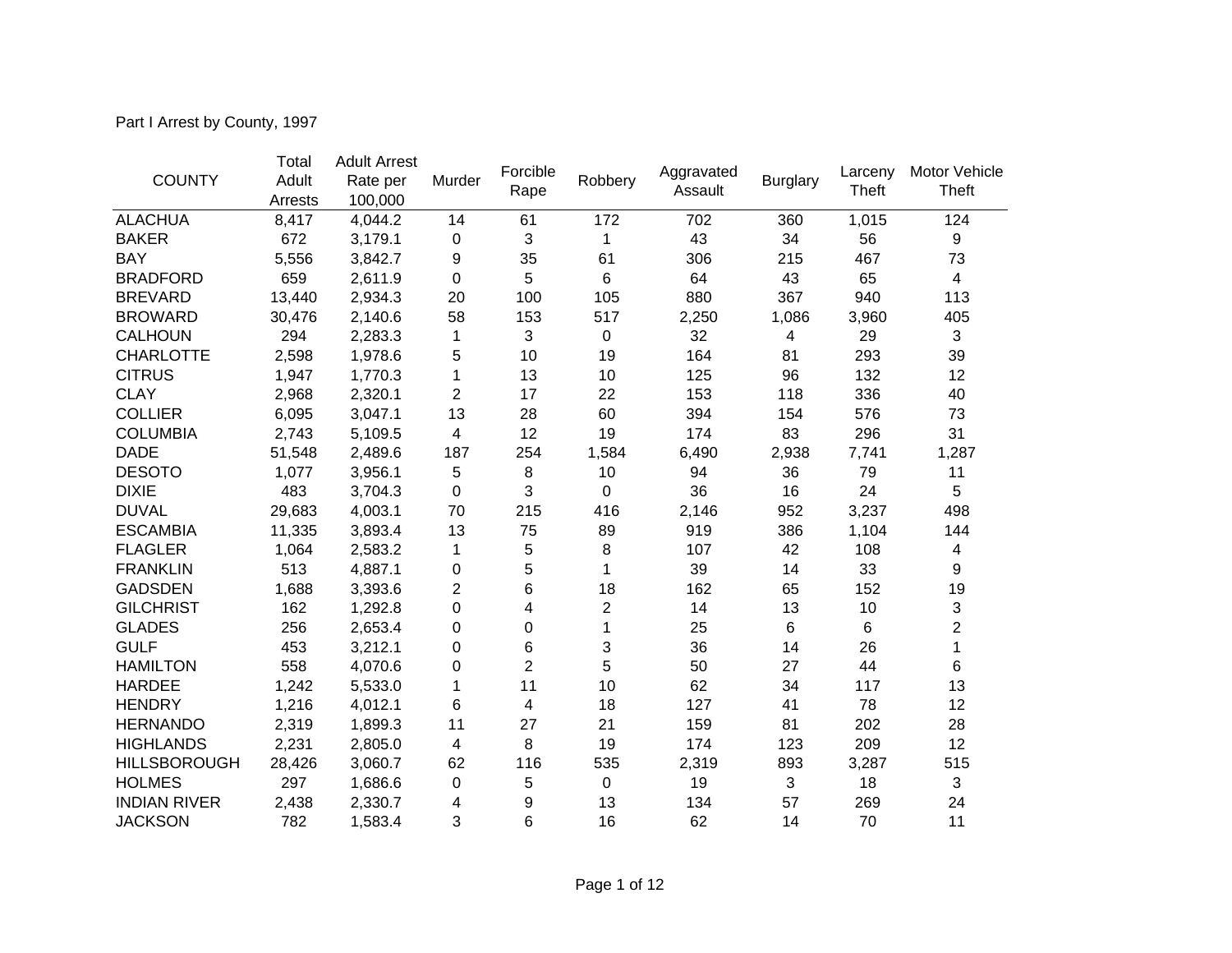Part I Arrest by County, 1997

|                   | Total   | <b>Adult Arrest</b> |                |                |                |                       |                 |                  |                        |
|-------------------|---------|---------------------|----------------|----------------|----------------|-----------------------|-----------------|------------------|------------------------|
| <b>COUNTY</b>     | Adult   | Rate per            | Murder         | Forcible       | Robbery        | Aggravated<br>Assault | <b>Burglary</b> | Larceny<br>Theft | Motor Vehicle<br>Theft |
|                   | Arrests | 100,000             |                | Rape           |                |                       |                 |                  |                        |
| <b>JEFFERSON</b>  | 663     | 4,739.8             | 1              | 5              | 3              | 67                    | 23              | 47               | 6                      |
| <b>LAFAYETTE</b>  | 68      | 971.2               | $\mathbf 0$    | $\overline{2}$ | 0              | 3                     | 5               | 1                | 0                      |
| LAKE              | 5,088   | 2,701.6             | 8              | 35             | 37             | 411                   | 180             | 465              | 48                     |
| LEE               | 6,123   | 1,553.1             | 15             | 45             | 129            | 381                   | 280             | 706              | 80                     |
| <b>LEON</b>       | 7,721   | 3,390.7             | 14             | 48             | 86             | 493                   | 210             | 1,088            | 118                    |
| LEVY              | 1,197   | 3,789.1             | $\overline{c}$ | 7              | $\overline{7}$ | 143                   | 44              | 83               | 14                     |
| <b>LIBERTY</b>    | 75      | 974.8               | 0              | 1              | 0              | 10                    | $\overline{7}$  | 6                | 1                      |
| <b>MADISON</b>    | 927     | 4,870.0             | 2              | 8              | 8              | 56                    | 25              | 97               | $\overline{2}$         |
| <b>MANATEE</b>    | 8,182   | 3,334.4             | 23             | 54             | 89             | 648                   | 263             | 846              | 150                    |
| <b>MARION</b>     | 5,358   | 2,258.8             | 11             | 49             | 82             | 422                   | 251             | 445              | 74                     |
| <b>MARTIN</b>     | 5,019   | 4,313.4             | $\overline{7}$ | 15             | 36             | 261                   | 105             | 364              | 12                     |
| <b>MONROE</b>     | 5,485   | 6,472.5             | 4              | 17             | 31             | 250                   | 161             | 461              | 34                     |
| <b>NASSAU</b>     | 1,390   | 2,635.6             | 3              | 9              | 13             | 136                   | 42              | 95               | 22                     |
| <b>OKALOOSA</b>   | 3,702   | 2,164.4             | 9              | 21             | 26             | 171                   | 103             | 348              | 47                     |
| <b>OKEECHOBEE</b> | 1,668   | 4,800.6             | 0              | 9              | 14             | 138                   | 46              | 128              | 21                     |
| <b>ORANGE</b>     | 32,330  | 4,023.1             | 56             | 167            | 597            | 2,699                 | 1,073           | 4,591            | 604                    |
| <b>OSCEOLA</b>    | 6,125   | 4,258.6             | 9              | 36             | 75             | 487                   | 240             | 613              | 92                     |
| <b>PALM BEACH</b> | 24,825  | 2,473.1             | 68             | 101            | 393            | 1,858                 | 911             | 2,235            | 417                    |
| <b>PASCO</b>      | 6,835   | 2,164.4             | 8              | 45             | 45             | 422                   | 263             | 504              | 56                     |
| <b>PINELLAS</b>   | 18,636  | 2,098.3             | 18             | 91             | 257            | 1,396                 | 618             | 1,691            | 218                    |
| <b>POLK</b>       | 14,338  | 3,123.7             | 27             | 47             | 171            | 1,085                 | 563             | 1,356            | 177                    |
| <b>PUTNAM</b>     | 2,791   | 3,973.3             | 3              | 22             | 35             | 288                   | 134             | 229              | 36                     |
| ST. JOHNS         | 2,840   | 2,680.1             | 11             | 10             | 49             | 204                   | 67              | 269              | 40                     |
| <b>ST. LUCIE</b>  | 6,744   | 3,764.8             | $\overline{7}$ | 51             | 75             | 590                   | 212             | 474              | 122                    |
| <b>SANTA ROSA</b> | 2,088   | 2,040.3             | 5              | 18             | 12             | 109                   | 60              | 143              | 34                     |
| <b>SARASOTA</b>   | 6,911   | 2,250.5             | 6              | 41             | 85             | 377                   | 226             | 472              | 125                    |
| <b>SEMINOLE</b>   | 5,110   | 1,514.1             | 9              | 28             | 84             | 421                   | 224             | 407              | 76                     |
| <b>SUMTER</b>     | 792     | 1,785.2             | 0              | 5              | $\overline{7}$ | 78                    | 22              | 77               | 10                     |
| <b>SUWANNEE</b>   | 1,030   | 3,100.3             | 3              | $\overline{2}$ | 10             | 98                    | 50              | 85               | 6                      |
| <b>TAYLOR</b>     | 629     | 3,278.8             | 0              | 4              | 5              | 65                    | 34              | 56               | 1                      |
| <b>UNION</b>      | 242     | 1,846.9             | 1              | $\overline{2}$ | $\overline{c}$ | 16                    | 22              | 19               | $\overline{2}$         |
| <b>VOLUSIA</b>    | 18,381  | 4,443.4             | 21             | 116            | 210            | 1,132                 | 413             | 1,211            | 174                    |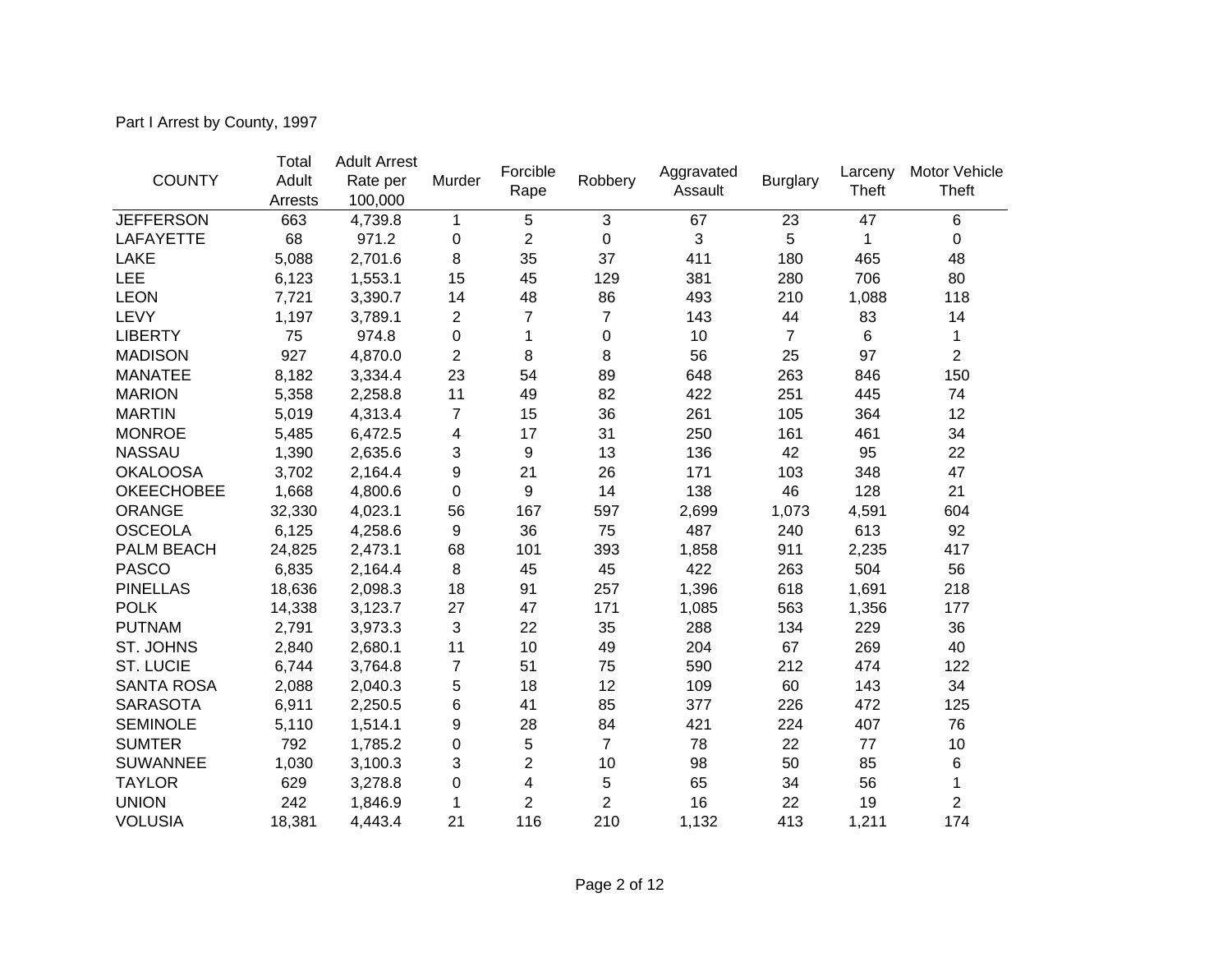Part I Arrest by County, 1997

| COUNTY            | Total<br>Adult<br>Arrests | Adult Arrest<br>Rate per<br>100,000 | Murder | Forcible<br>Rape | Robbery | Aggravated<br>Assault | <b>Burglary</b> | Larceny<br>Theft | Motor Vehicle<br>Theft |
|-------------------|---------------------------|-------------------------------------|--------|------------------|---------|-----------------------|-----------------|------------------|------------------------|
| <b>WAKULLA</b>    | 522                       | 2.797.4                             | 5      |                  |         | 53                    | 27              | 30               |                        |
| <b>WALTON</b>     | 919                       | 2.546.1                             |        |                  |         | 73                    | 24              | 98               |                        |
| <b>WASHINGTON</b> | 508                       | 2.525.4                             |        |                  |         | 20                    | 14              | 66               |                        |
| Total             | 418,898                   | 2.847.1                             | 853    | 2.328            | 6.441   | 33.522                | 15,338          | 44.785           | 6,376                  |

SOURCE: Florida Department of Law Enforcement. (1997). Computer Criminal History Database [Computer program]. Tallahassee, FL: FDLE.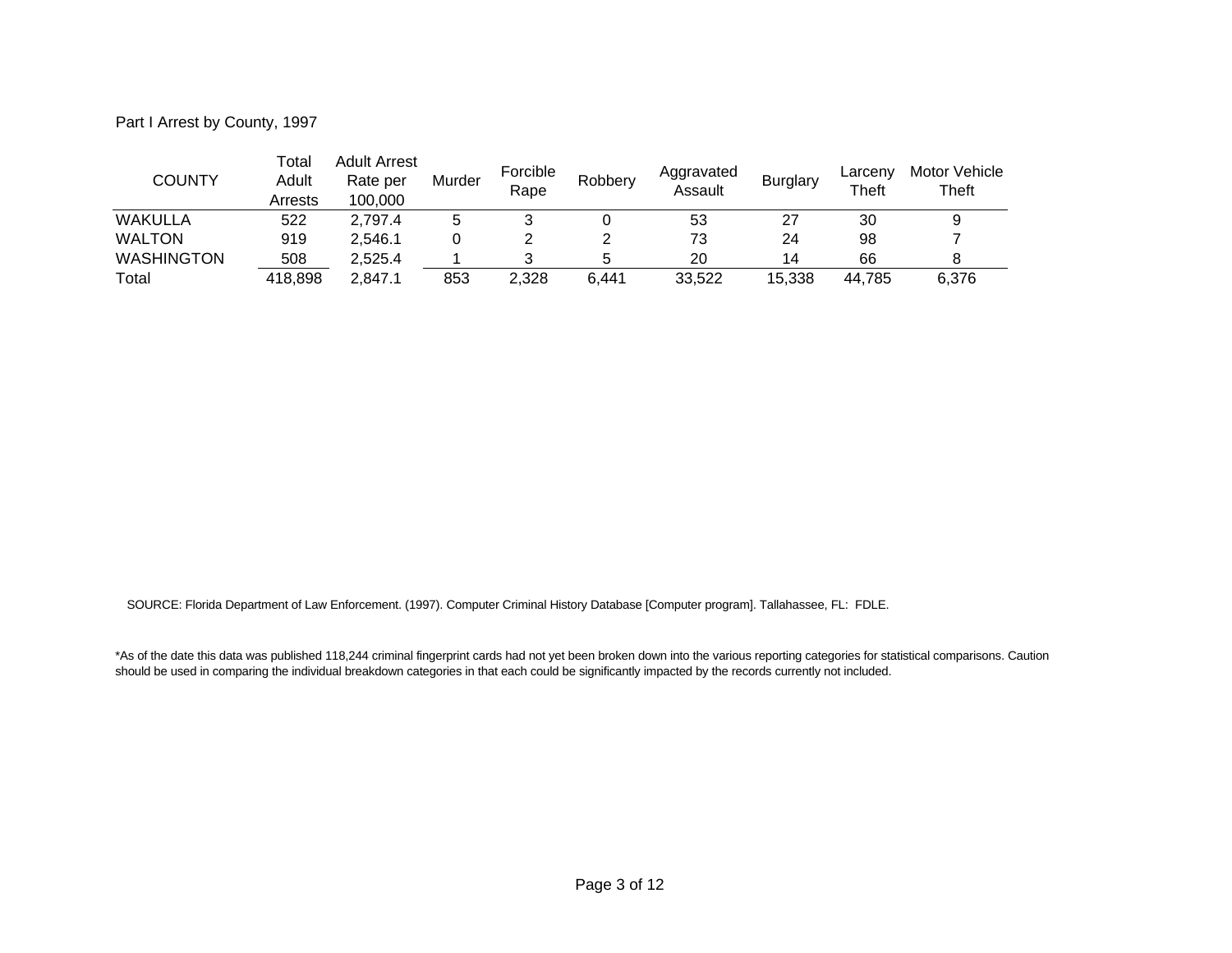Part II Arrest by County, 1997

| <b>COUNTY</b>       | Manslaughter   | Other<br>Assaults | Arson          | Forgery/<br>Counterfieting | Fraud          | Embezzlement   | Stolen<br>Property | Vandalism      | Weapons<br>Violations | Prostitution/<br>Comm Vice | Non-Forcible<br>Sex Offenses |
|---------------------|----------------|-------------------|----------------|----------------------------|----------------|----------------|--------------------|----------------|-----------------------|----------------------------|------------------------------|
| <b>ALACHUA</b>      | $\overline{2}$ | 985               | 11             | 138                        | 559            | 0              | 49                 | 42             | 167                   | 77                         | 56                           |
| <b>BAKER</b>        | 0              | 55                | -1             | 15                         | 21             | 0              | 11                 | 11             | 12                    | 0                          | 4                            |
| <b>BAY</b>          | 5              | 548               | 4              | 96                         | 467            | 0              | 21                 | 36             | 109                   | 8                          | 42                           |
| <b>BRADFORD</b>     | $\overline{2}$ | 52                | $\Omega$       | 6                          | 14             | 0              | $\overline{2}$     | 0              | 18                    | 2                          | 4                            |
| <b>BREVARD</b>      | 5              | 1,630             | 3              | 104                        | 455            | 0              | 61                 | 48             | 188                   | 44                         | 79                           |
| <b>BROWARD</b>      | 20             | 1,393             | 22             | 242                        | 407            | $\overline{2}$ | 445                | 84             | 584                   | 830                        | 199                          |
| <b>CALHOUN</b>      | 0              | 44                | 0              | 5                          | 5              | 0              | $\overline{2}$     | 4              | 4                     | 0                          |                              |
| <b>CHARLOTTE</b>    |                | 318               | $\Omega$       | 29                         | 71             | $\Omega$       | 8                  | 8              | 18                    | 2                          |                              |
| <b>CITRUS</b>       | 2              | 260               | 5              | 14                         | 162            |                | 23                 | 15             | 27                    | 0                          | 14                           |
| <b>CLAY</b>         | 3              | 441               | 3              | 70                         | 407            |                | 21                 | 15             | 33                    |                            | 30                           |
| <b>COLLIER</b>      | 3              | 724               |                | 34                         | 178            | 0              | 28                 | 29             | 81                    | 37                         | 35                           |
| <b>COLUMBIA</b>     | 3              | 266               | $\mathbf 1$    | 12                         | 107            | 0              | 15                 | 16             | 33                    |                            | 21                           |
| <b>DADE</b>         | 7              | 4,070             | 70             | 336                        | 633            | 0              | 266                | 241            | 1,141                 | 619                        | 328                          |
| <b>DESOTO</b>       | 0              | 115               | -1             | $\overline{7}$             | 36             | 0              | 4                  |                | 23                    | 0                          | 4                            |
| <b>DIXIE</b>        | 0              | 36                | $\Omega$       | $\overline{c}$             | 11             | 0              | 4                  | 10             | 5                     | 0                          | 4                            |
| <b>DUVAL</b>        | 3              | 3,865             | 20             | 562                        | 3,033          | 0              | 155                | 50             | 507                   | 606                        | 262                          |
| <b>ESCAMBIA</b>     | 3              | 1,137             | 6              | 111                        | 967            |                | 55                 | 104            | 143                   | 65                         | 67                           |
| <b>FLAGLER</b>      | 0              | 96                | 0              | 11                         | 26             | 0              | 5                  | 3              | 23                    | 4                          | 11                           |
| <b>FRANKLIN</b>     | 0              | 91                |                |                            | 20             | 0              | 3                  | 11             | 4                     | 0                          |                              |
| <b>GADSDEN</b>      | 0              | 177               | 2              | 8                          | 43             | 0              | 14                 | 13             | 33                    |                            |                              |
| <b>GILCHRIST</b>    | 0              | 17                | $\Omega$       | 4                          | $\overline{7}$ | 0              |                    |                | $\overline{2}$        | 0                          |                              |
| <b>GLADES</b>       | 0              | 53                |                | 3                          | 3              | 0              |                    | O              | 6                     | 0                          |                              |
| <b>GULF</b>         | 2              | 38                | $\Omega$       | 4                          | 11             | 0              | 2                  |                | 4                     | 0                          | 5                            |
| <b>HAMILTON</b>     |                | 63                | 3              | 8                          | $\overline{7}$ | 0              | 7                  | 8              | 8                     | 0                          | $\overline{2}$               |
| <b>HARDEE</b>       | ი              | 198               | $\Omega$       | 9                          | 34             | 0              | 4                  | 16             | 34                    | O                          |                              |
| <b>HENDRY</b>       |                | 181               |                | 4                          | 15             | 0              | 3                  | 9              | 27                    |                            | 5                            |
| <b>HERNANDO</b>     | 0              | 262               | 5              | 28                         | 103            | $\Omega$       | 9                  | 5              | 27                    |                            | 16                           |
| <b>HIGHLANDS</b>    |                | 389               | $\mathbf 1$    | 10                         | 61             | 0              | 15                 | 12             | 30                    | 0                          | 10                           |
| <b>HILLSBOROUGH</b> | 16             | 3,361             | 26             | 224                        | 1,530          |                | 92                 | 151            | 506                   | 315                        | 126                          |
| <b>HOLMES</b>       | 0              | 51                | 0              | $\overline{7}$             | 12             | 0              | 6                  | 5              | -1                    | 0                          |                              |
| <b>INDIAN RIVER</b> |                | 273               | $\overline{2}$ | 12                         | 71             | 0              | 11                 | 16             | 28                    | 2                          | 16                           |
| <b>JACKSON</b>      | 2              | 71                | $\Omega$       | 16                         | 65             | $\Omega$       | 6                  |                | 16                    | 0                          | $\Omega$                     |
| <b>JEFFERSON</b>    | 0              | 66                |                | 3                          | 8              | 0              | 3                  | $\overline{7}$ | 14                    | $\overline{2}$             |                              |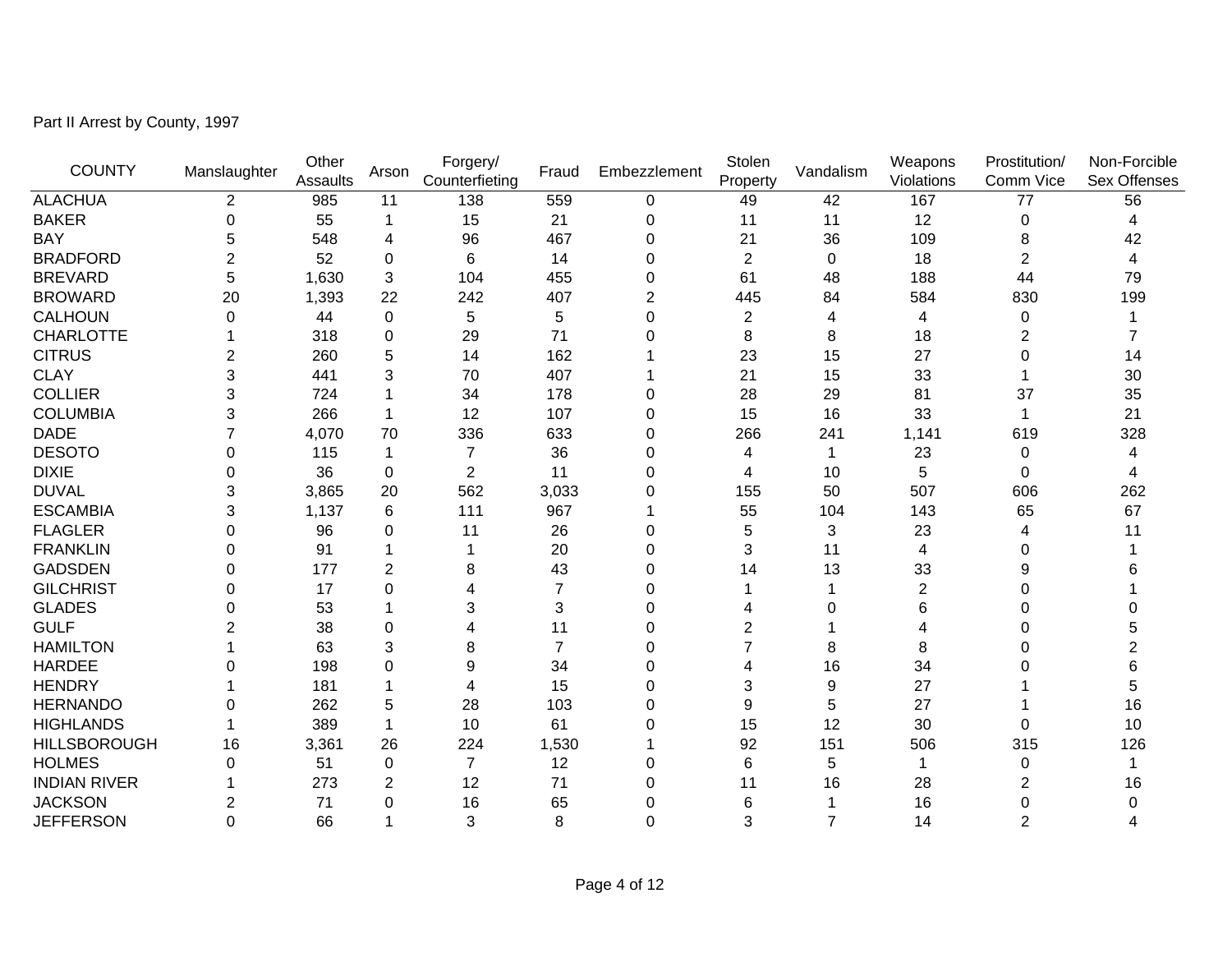Part II Arrest by County, 1997

| <b>COUNTY</b>     | Manslaughter   | Other<br>Assaults | Arson          | Forgery/<br>Counterfieting | Fraud            | Embezzlement   | Stolen<br>Property | Vandalism        | Weapons<br>Violations | Prostitution/<br>Comm Vice | Non-Forcible<br>Sex Offenses |
|-------------------|----------------|-------------------|----------------|----------------------------|------------------|----------------|--------------------|------------------|-----------------------|----------------------------|------------------------------|
| LAFAYETTE         | $\Omega$       | 14                | $\pmb{0}$      |                            | $\pmb{0}$        | 0              |                    | 3                |                       | 0                          | 0                            |
| <b>LAKE</b>       | $\Omega$       | 532               | 5              | 60                         | 170              | 0              | 50                 | 28               | 88                    |                            | 29                           |
| <b>LEE</b>        |                | 497               | 4              | 45                         | 96               | 0              | 15                 | 21               | 111                   | 2                          | 23                           |
| <b>LEON</b>       | 2              | 766               | 21             | 57                         | 634              | 0              | 34                 | 41               | 110                   | 29                         | 30                           |
| LEVY              | $\overline{2}$ | 159               | $\mathbf 0$    | 11                         | 39               | 0              | 18                 |                  | 32                    | 0                          | 8                            |
| <b>LIBERTY</b>    | 0              | 6                 | 4              |                            | $\boldsymbol{0}$ | 0              | 0                  | $\boldsymbol{2}$ | 3                     | 0                          | 0                            |
| <b>MADISON</b>    | 0              | 141               | 3              | 8                          | 21               | 0              | 8                  | 17               | 16                    | 0                          | $\overline{c}$               |
| <b>MANATEE</b>    | 7              | 1,008             | 11             | 116                        | 436              | 0              | 72                 | 38               | 93                    | 146                        | 33                           |
| <b>MARION</b>     | 3              | 622               | 5              | 49                         | 283              | 0              | 37                 | 21               | 58                    | 48                         | 36                           |
| <b>MARTIN</b>     | $\Omega$       | 431               | $\Omega$       | 48                         | 181              | 0              | 38                 | 37               | 60                    | 22                         | 45                           |
| <b>MONROE</b>     | 0              | 441               | $\Omega$       | 32                         | 191              | 0              | 32                 | 34               | 47                    |                            | 57                           |
| <b>NASSAU</b>     | 0              | 233               | 0              | 30                         | 98               | 0              | 10                 | 9                | 37                    |                            | 8                            |
| <b>OKALOOSA</b>   |                | 454               | 0              | 34                         | 619              | 0              | 14                 | 35               | 42                    |                            | 28                           |
| <b>OKEECHOBEE</b> | $\overline{2}$ | 230               | $\mathbf{1}$   | 16                         | 33               | 0              | 10                 | 10               | 19                    | 0                          | 16                           |
| ORANGE            | 9              | 3,674             | 18             | 238                        | 977              | $\overline{c}$ | 90                 | 124              | 592                   | 144                        | 187                          |
| <b>OSCEOLA</b>    | 4              | 799               | 3              | 44                         | 196              | $\overline{0}$ | 48                 | 14               | 48                    | 45                         | 32                           |
| PALM BEACH        | 8              | 2,512             | 11             | 162                        | 417              |                | 160                | 80               | 405                   | 409                        | 98                           |
| <b>PASCO</b>      | 2              | 813               | 5              | 81                         | 216              | 1              | 51                 | 23               | 67                    | 3                          | 59                           |
| <b>PINELLAS</b>   | 3              | 2,136             | 15             | 154                        | 672              | $\overline{c}$ | 149                | 69               | 285                   | 248                        | 138                          |
| <b>POLK</b>       | 5              | 2,537             | 4              | 94                         | 610              | 0              | 72                 | 55               | 241                   | 84                         | 93                           |
| <b>PUTNAM</b>     |                | 289               | $\overline{c}$ | 40                         | 61               | 0              | 22                 | $\,6$            | 36                    |                            | 11                           |
| ST. JOHNS         |                | 186               | 0              | 25                         | 130              | 0              | 24                 | 21               | 41                    | 0                          | 25                           |
| <b>ST. LUCIE</b>  |                | 794               | 5              | 74                         | 218              | 0              | 62                 | 59               | 89                    | 70                         | 57                           |
| <b>SANTA ROSA</b> |                | 218               | $\Omega$       | 21                         | 242              | 0              | 12                 | 15               | 23                    | 0                          | 15                           |
| <b>SARASOTA</b>   | 3              | 703               | 6              | 72                         | 279              | 0              | 42                 | 24               | 114                   | 104                        | 39                           |
| <b>SEMINOLE</b>   |                | 705               | 3              | 61                         | 193              | 0              | 43                 | 15               | 75                    | 25                         | 30                           |
| <b>SUMTER</b>     | 0              | 139               | $\overline{c}$ | 3                          | 19               | 0              | 6                  | $\overline{c}$   | 17                    | 0                          | 5                            |
| <b>SUWANNEE</b>   | 0              | 168               | $\overline{c}$ | 5                          | 38               | 0              | 4                  | 6                | 10                    | 2                          | 8                            |
| <b>TAYLOR</b>     | 0              | 78                | $\Omega$       | 6                          | 21               | 0              | 4                  | 6                | 4                     | 0                          |                              |
| <b>UNION</b>      | 0              | 34                | $\Omega$       | $\overline{7}$             | 3                | 0              | $\Omega$           | 4                | $\overline{2}$        | 0                          | $\Omega$                     |
| <b>VOLUSIA</b>    | 6              | 1,923             | 13             | 205                        | 350              | $\overline{2}$ | 124                | 48               | 276                   | 198                        | 139                          |
| <b>WAKULLA</b>    | 0              | 81                | $\overline{c}$ | 10                         | 22               | 0              |                    | 8                | 4                     | 0                          | 2                            |
| <b>WALTON</b>     | 0              | 116               | $\mathbf 0$    | 9                          | 70               | 0              | 3                  | 10               | 14                    | 0                          | 4                            |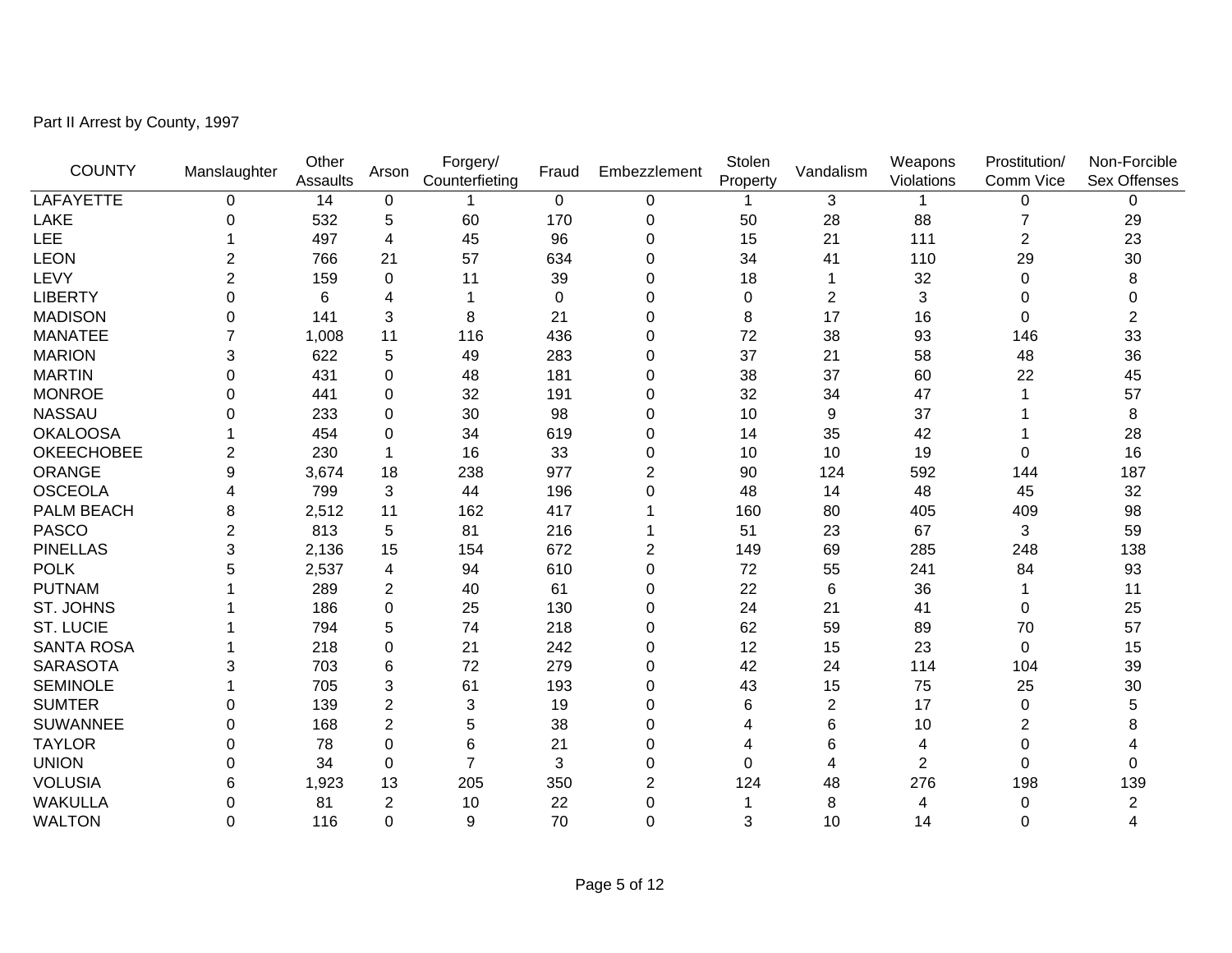Part II Arrest by County, 1997

| <b>COUNTY</b> | Manslaughter | Other<br>Assaults | Arson     | -orgery/<br>Counterfietina | Fraud | ∃mbezzlement | Stolen<br>Propert∨ | Vandalism | Weapons<br>Violations | Prostitution/<br>Vice<br>omm | Non-Forcible<br><b>Sex Offenses</b> |
|---------------|--------------|-------------------|-----------|----------------------------|-------|--------------|--------------------|-----------|-----------------------|------------------------------|-------------------------------------|
| WASHINGTON    |              |                   |           |                            |       |              |                    |           |                       |                              |                                     |
| Totai         | 146          | 44,801            | 337<br>JU | 3,962                      | 7,105 |              | 2,617              | ,860      | 6,923                 | 4,216                        | 2,635                               |

SOURCE: Florida Department of Law Enforcement. (1997). Computer Criminal History Database [Computer program]. Tallahassee, FL: FDLE.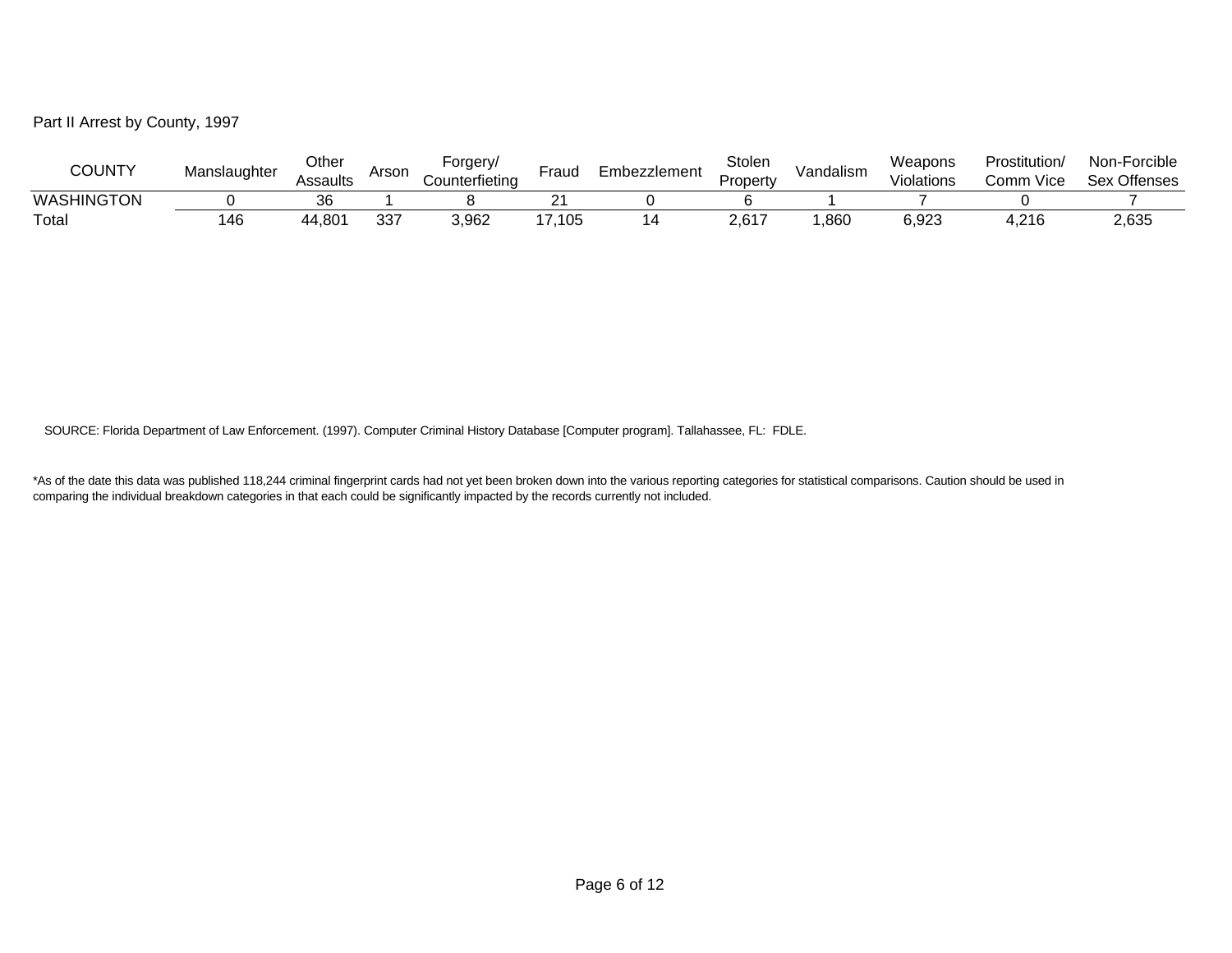Part II Arrest by County, 1997 (2)

| <b>COUNTY</b>       | Sale Opium/ | Sale           | Sale Synthetic | Sale Other     | Possess Opium/ | Possess   | Possess     | Possess        | Bookmaking | Number/  |
|---------------------|-------------|----------------|----------------|----------------|----------------|-----------|-------------|----------------|------------|----------|
|                     | Cocaine     | Marijuana      | Narcotics      | Dangerous      | Cocaine        | Marijuana | Synthetic   | Other          |            | Lottery  |
| <b>ALACHUA</b>      | 216         | 38             | 0              | 40             | 552            | 378       | 0           | 276            |            | $\Omega$ |
| <b>BAKER</b>        | 28          | 7              | 0              | 3              | 20             | 39        | 0           | 9              | 0          |          |
| <b>BAY</b>          | 149         | 21             | $\Omega$       | 11             | 270            | 233       | $\Omega$    | 102            | 0          |          |
| <b>BRADFORD</b>     | 16          |                | 0              |                | 19             | 36        | $\Omega$    | 17             | 0          |          |
| <b>BREVARD</b>      | 313         | 44             | O              | 40             | 556            | 593       | 0           | 283            | 7          |          |
| <b>BROWARD</b>      | 1,491       | 397            |                | 129            | 4,592          | 1,358     | 0           | 372            | 2          |          |
| <b>CALHOUN</b>      | 0           | 3              | O              | 0              | 4              | 17        | 0           | 5              | 0          |          |
| <b>CHARLOTTE</b>    | 16          | 8              | 0              | 135            | 26             | 60        | $\Omega$    | 26             | 0          |          |
| <b>CITRUS</b>       | 40          | 30             | 0              | 3              | 19             | 89        | 0           | 17             | 0          |          |
| <b>CLAY</b>         | 37          | 25             | 0              | 12             | 57             | 111       | $\Omega$    | 46             | 0          |          |
| <b>COLLIER</b>      | 289         | 22             | $\Omega$       | 19             | 216            | 233       | $\Omega$    | 67             |            |          |
| <b>COLUMBIA</b>     | 21          | 9              | 0              | 9              | 83             | 107       | $\Omega$    | 23             | 0          |          |
| <b>DADE</b>         | 2,063       | 568            | 0              | 72             | 4,672          | 1,632     | $\Omega$    | 501            |            |          |
| <b>DESOTO</b>       | 26          | 6              | 0              |                | 36             | 29        | 0           | 25             | 0          |          |
| <b>DIXIE</b>        | 24          | 10             | 0              | 5              | 12             | 43        | $\Omega$    | 11             | 0          |          |
| <b>DUVAL</b>        | 999         | 127            | 0              | 63             | 1,519          | 1,806     | 0           | 1,289          | 0          |          |
| <b>ESCAMBIA</b>     | 166         | 75             | 0              | 24             | 542            | 469       | 0           | 115            | 0          |          |
| <b>FLAGLER</b>      | 45          | $\overline{7}$ | $\Omega$       | 10             | 35             | 72        | $\Omega$    | 13             | 0          |          |
| <b>FRANKLIN</b>     | 16          | 4              | $\Omega$       | 9              | 10             | 20        | $\Omega$    | 15             | 0          |          |
| <b>GADSDEN</b>      | 33          | 11             |                | 8              | 30             | 36        | $\Omega$    | 16             | 0          |          |
| <b>GILCHRIST</b>    |             |                |                | 0              | 0              |           | 0           | 0              | 0          |          |
| <b>GLADES</b>       | 2           |                | 0              | 3              | 11             | 18        | 0           | 2              | 0          |          |
| <b>GULF</b>         | 20          | 5              | 0              |                | 4              | 16        | 0           | 5              | 0          |          |
| <b>HAMILTON</b>     | 4           |                | 0              |                | 17             | 21        | 0           | 5              | 0          |          |
| <b>HARDEE</b>       | 10          | 3              | 0              |                | 32             | 68        | $\Omega$    | 52             |            |          |
| <b>HENDRY</b>       | 18          | 0              | $\Omega$       |                | 40             | 35        | $\Omega$    | 5              | 0          |          |
| <b>HERNANDO</b>     | 52          | 40             | O              | 11             | 42             | 84        | $\Omega$    | 24             | 0          |          |
| <b>HIGHLANDS</b>    | 66          | 28             | O              | 5              | 54             | 49        | 0           | 22             | 0          |          |
| <b>HILLSBOROUGH</b> | 694         | 170            | 0              | 60             | 1,725          | 1,135     | 0           | 158            | 8          |          |
| <b>HOLMES</b>       | 4           | 4              | 0              | 0              | 3              | 30        | 0           | 5              | 0          |          |
| <b>INDIAN RIVER</b> | 29          | 5              | 0              |                | 65             | 136       | 0           | 52             | Ω          |          |
| <b>JACKSON</b>      | 27          | 2              | 0              | $\overline{2}$ | 5              | 18        | $\Omega$    | 10             | 0          |          |
| <b>JEFFERSON</b>    | 31          | 5              | $\Omega$       | 30             | 32             | 33        | $\mathbf 0$ | $\overline{7}$ | 0          | $\Omega$ |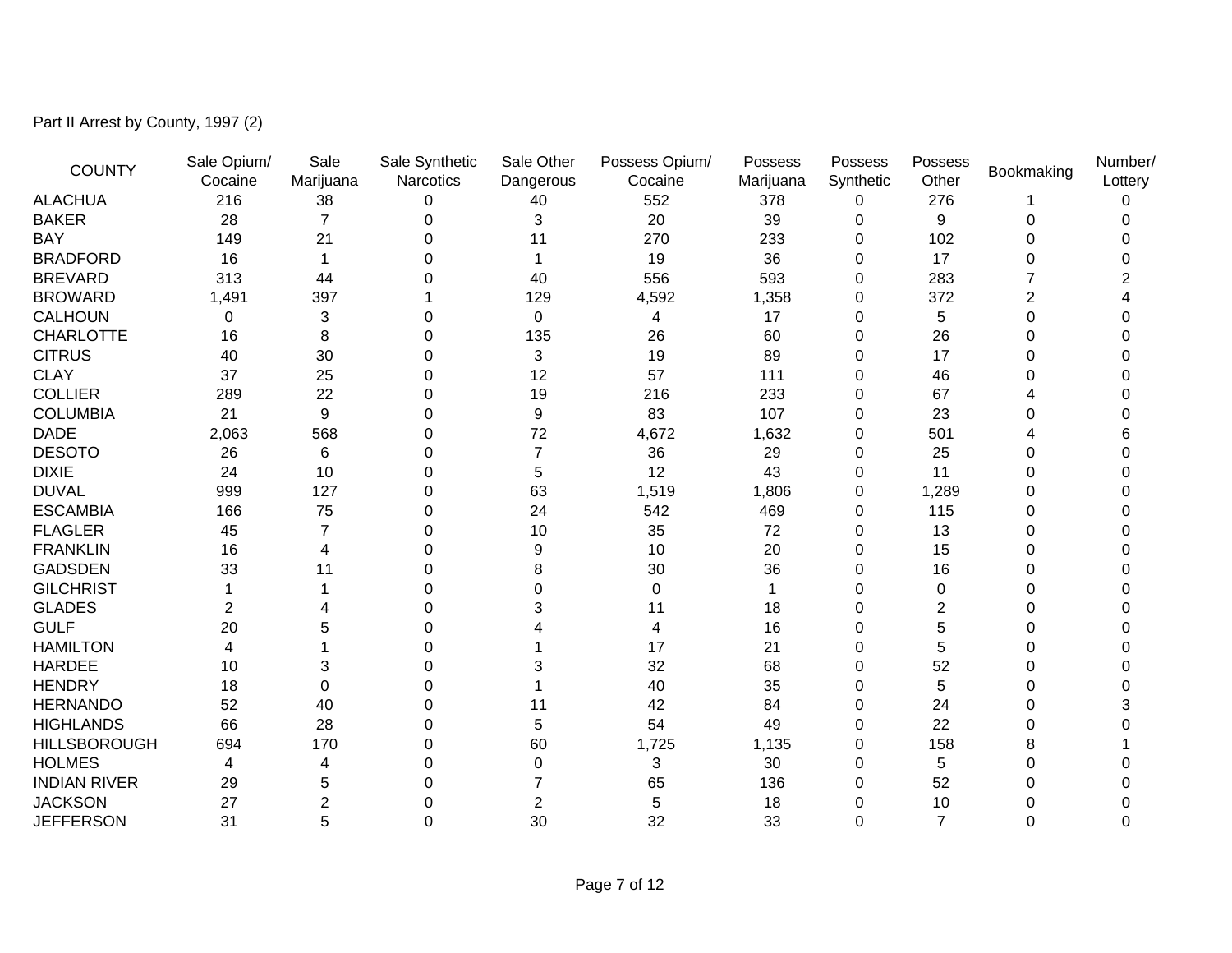Part II Arrest by County, 1997 (2)

| <b>COUNTY</b>     | Sale Opium/    | Sale           | Sale Synthetic | Sale Other     | Possess Opium/ | Possess   | Possess     | Possess     | Bookmaking | Number/  |
|-------------------|----------------|----------------|----------------|----------------|----------------|-----------|-------------|-------------|------------|----------|
|                   | Cocaine        | Marijuana      | Narcotics      | Dangerous      | Cocaine        | Marijuana | Synthetic   | Other       |            | Lottery  |
| LAFAYETTE         | 3              |                | 0              | 2              | $\overline{2}$ | 7         | 0           | $\mathbf 0$ | 0          | $\Omega$ |
| <b>LAKE</b>       | 71             | 18             | 0              | $\overline{7}$ | 124            | 243       | 0           | 70          | 0          |          |
| <b>LEE</b>        | 176            | 21             | 0              | 18             | 410            | 381       | 0           | 88          | 0          |          |
| <b>LEON</b>       | 114            | 30             | 0              | 23             | 416            | 357       | $\Omega$    | 201         | 0          |          |
| LEVY              | 82             | 11             | 0              | 20             | 28             | 44        | 0           | 15          | 0          |          |
| <b>LIBERTY</b>    | 0              |                | 0              |                | 7              | 6         | 0           | 0           | 0          |          |
| <b>MADISON</b>    | 20             | 4              | 0              | $\overline{2}$ | 21             | 31        | 0           | 5           | 0          |          |
| <b>MANATEE</b>    | 314            | 20             | 0              | 20             | 360            | 244       | 0           | 144         | 0          |          |
| <b>MARION</b>     | 185            | 22             | 0              | 16             | 216            | 139       | 0           | 57          | 0          |          |
| <b>MARTIN</b>     | 68             | 13             | 0              | 8              | 324            | 201       | $\Omega$    | 82          | 0          |          |
| <b>MONROE</b>     | 109            | 10             | 0              | 62             | 159            | 100       | $\Omega$    | 285         |            |          |
| <b>NASSAU</b>     | 22             | 11             | 0              | $\overline{2}$ | 47             | 90        | $\Omega$    | 13          | 0          |          |
| <b>OKALOOSA</b>   | 31             | 9              | 0              | 13             | 84             | 107       | 0           | 62          | 0          |          |
| <b>OKEECHOBEE</b> | 41             | 37             | 0              | $\overline{2}$ | 28             | 54        | 0           | 10          | 0          |          |
| ORANGE            | 897            | 167            | 0              | 78             | 1,964          | 1,314     | 0           | 844         | 0          |          |
| <b>OSCEOLA</b>    | 50             | 15             | 0              | 30             | 381            | 155       | 0           | 162         | 0          |          |
| PALM BEACH        | 1,470          | 122            | 0              | 38             | 1,673          | 828       | 0           | 486         | 3          |          |
| <b>PASCO</b>      | 72             | 36             | 0              | 46             | 115            | 214       | $\Omega$    | 31          | 6          |          |
| <b>PINELLAS</b>   | 381            | 127            | 0              | 64             | 1,601          | 807       | 0           | 202         |            |          |
| <b>POLK</b>       | 161            | 57             | 0              | 112            | 809            | 765       | $\mathbf 0$ | 623         | 0          |          |
| <b>PUTNAM</b>     | 59             | 22             | 0              | 79             | 107            | 105       | 0           | 47          | 0          |          |
| ST. JOHNS         | 45             | 8              | 0              | 15             | 147            | 158       | 0           | 74          | 0          |          |
| <b>ST. LUCIE</b>  | 157            | 74             | 0              | 13             | 306            | 291       | 0           | 78          | 0          | 6        |
| <b>SANTA ROSA</b> | 21             | $\overline{7}$ | 0              | $\mathbf 0$    | 20             | 73        | 0           | 10          | 0          |          |
| <b>SARASOTA</b>   | 150            | 29             | 0              | 23             | 529            | 402       |             | 190         | 0          |          |
| <b>SEMINOLE</b>   | 77             | 37             | 4              | 45             | 222            | 354       | $\Omega$    | 208         | 0          | 2        |
| <b>SUMTER</b>     | 26             | 6              | 0              | $\Omega$       | 19             | 41        | 0           | 10          | 0          |          |
| <b>SUWANNEE</b>   | 9              |                | 0              | 13             | 18             | 32        | 0           | 6           | 0          |          |
| <b>TAYLOR</b>     | 14             | 2              | 0              | $\mathbf 0$    | 11             | 17        | 0           | 4           | 0          |          |
| <b>UNION</b>      | 5              |                | 0              | $\overline{2}$ | 4              | 7         | 0           | 4           | 0          |          |
| <b>VOLUSIA</b>    | 396            | 59             | 0              | 68             | 1,230          | 966       | 0           | 273         | 0          |          |
| <b>WAKULLA</b>    | 2              | $\overline{2}$ | 0              | 12             | $\overline{c}$ | 10        | 0           | 4           | 0          |          |
| <b>WALTON</b>     | $\overline{2}$ | 5              | 0              | 1              | 18             | 64        | $\Omega$    | 11          | 0          | $\Omega$ |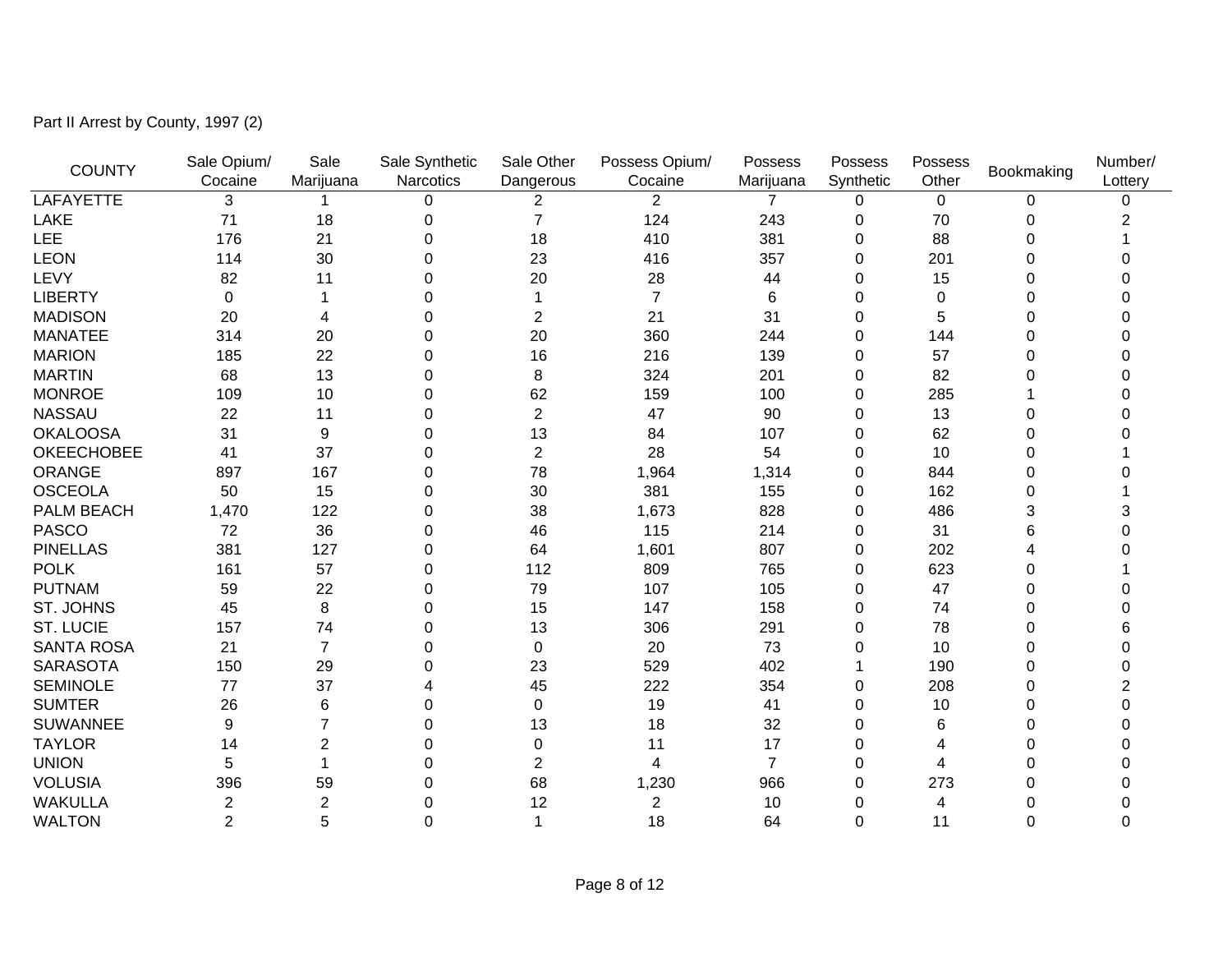Part II Arrest by County, 1997 (2)

| <b>COUNTY</b> | Sale Opium/ | Sale      | Sale Svnthetic | Sale Other | Possess Opium/ | Possess   | Possess   | Possess |            | Number   |
|---------------|-------------|-----------|----------------|------------|----------------|-----------|-----------|---------|------------|----------|
|               | Cocaine     | Mariiuana | Narcotics      | Dangerous  | Cocaine        | Mariiuana | Synthetic | Other   | Bookmaking | ∟otterv  |
| WASHINGTON    |             |           |                |            |                |           |           |         |            |          |
| Total         | .179        | 2,674     |                | ,567       | 26,716         | '7,628    |           | 7,888   | 40         | ৭৭<br>ಀಀ |

SOURCE: Florida Department of Law Enforcement. (1997). Computer Criminal History Database [Computer program]. Tallahassee, FL: FDLE.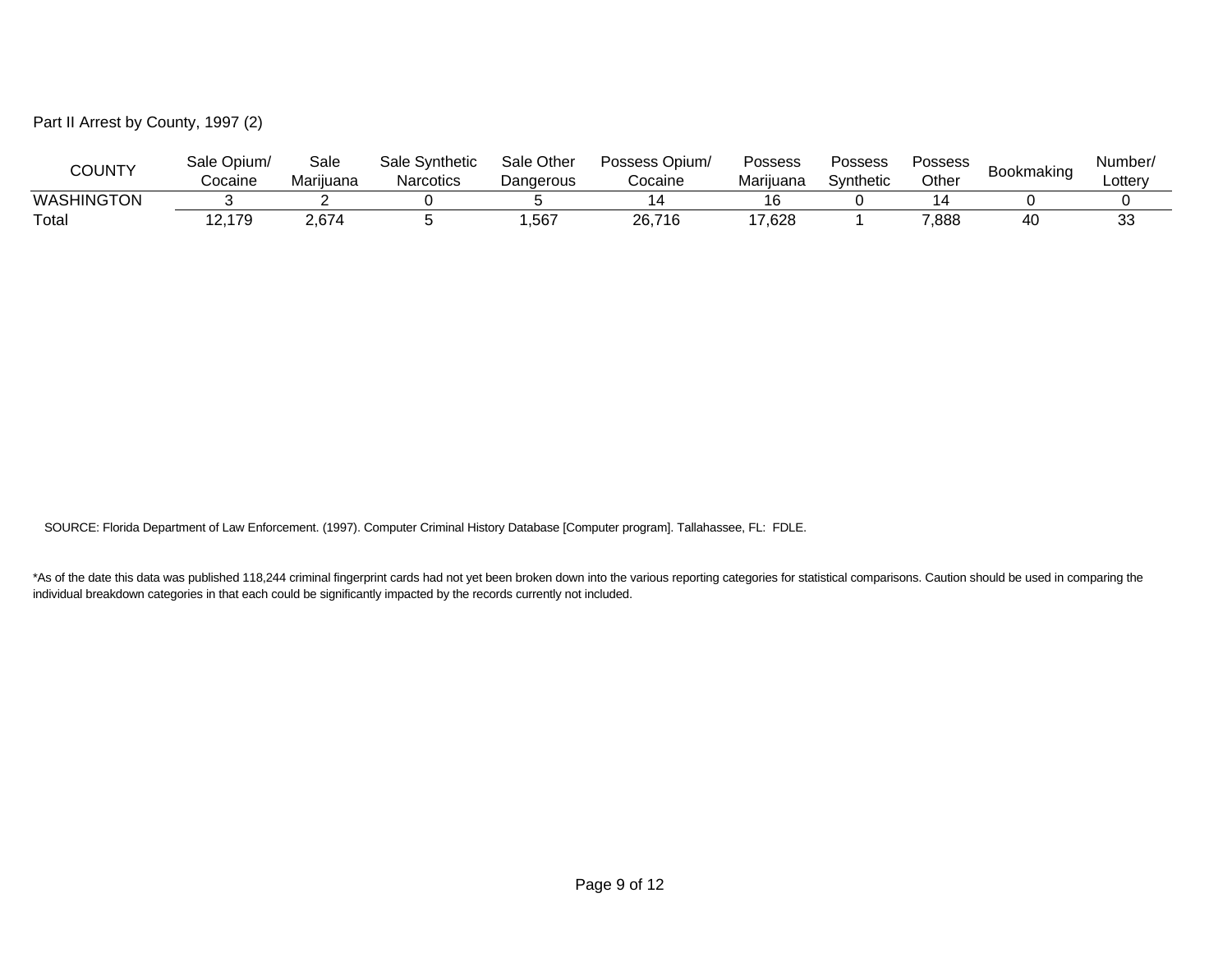Part II Arrests by County, 1997 (3)

| <b>COUNTY</b>       | All Other<br>Gambling | Offense<br>Against<br>Family | <b>DUI</b> | Liquor<br>Laws | <b>Drunkenness</b> | <b>Disorderly</b><br>Conduct | Vagrancy    | All Other<br><b>Offenses</b> | Suspicion   | Curfew/<br>Loitering | Runaways |
|---------------------|-----------------------|------------------------------|------------|----------------|--------------------|------------------------------|-------------|------------------------------|-------------|----------------------|----------|
| <b>ALACHUA</b>      | 4                     | 104                          | 442        | 9              | 29                 | 85                           | 0           | 1,696                        | 0           | 13                   | 0        |
| <b>BAKER</b>        | 0                     | 33                           | 25         | 3              | 36                 | 17                           | 0           | 173                          | 0           | 3                    |          |
| <b>BAY</b>          | 3                     | 30                           | 428        | 0              | 12                 | 48                           | 0           | 1,743                        | 0           | 4                    |          |
| <b>BRADFORD</b>     | 0                     | 9                            | 43         | 0              | 16                 | 5                            | 0           | 209                          | $\mathbf 0$ | 0                    |          |
| <b>BREVARD</b>      | 4                     | 118                          | 1,409      | 8              | 176                | 104                          | 0           | 4,613                        | 0           | 28                   |          |
| <b>BROWARD</b>      | 36                    | 129                          | 877        | 9              | 97                 | 1,307                        | 0           | 6,916                        | 0           | 102                  |          |
| <b>CALHOUN</b>      | 0                     | 5                            | 57         | 0              | 6                  | 7                            | 0           | 53                           | 0           | 0                    | U        |
| <b>CHARLOTTE</b>    | 0                     | 18                           | 242        |                | 26                 | 18                           | 0           | 935                          | $\Omega$    | 14                   |          |
| <b>CITRUS</b>       | 0                     | 12                           | 121        | 0              | 16                 | 4                            | 0           | 681                          | $\Omega$    | 3                    |          |
| <b>CLAY</b>         | 0                     | 19                           | 254        |                | 62                 | 14                           | $\mathbf 0$ | 614                          | 0           | 3                    |          |
| <b>COLLIER</b>      | 6                     | 46                           | 674        | 0              | 15                 | 35                           | $\mathbf 0$ | 2,001                        | 0           | 20                   |          |
| <b>COLUMBIA</b>     | 0                     | 46                           | 130        | 0              | 48                 | 40                           | 0           | 1,125                        | 0           | 8                    |          |
| <b>DADE</b>         | 52                    | 238                          | 4,174      | 15             | 418                | 990                          | 0           | 7,018                        | 0           | 933                  |          |
| <b>DESOTO</b>       | 0                     | 7                            | 77         |                | 40                 | 6                            | 0           | 382                          | $\mathbf 0$ |                      |          |
| <b>DIXIE</b>        | 0                     | 10                           | 36         | 0              | 29                 | 4                            | 0           | 142                          | $\mathbf 0$ |                      |          |
| <b>DUVAL</b>        | 3                     | 219                          | 2,549      | $\overline{2}$ | 10                 | 12                           | 0           | 4,488                        | 0           | 0                    |          |
| <b>ESCAMBIA</b>     | 15                    | 39                           | 908        | 8              | 38                 | 141                          | 0           | 3,395                        | 0           | 11                   |          |
| <b>FLAGLER</b>      | 2                     | 7                            | 111        | 0              | 12                 | 8                            | 0           | 287                          | 0           |                      |          |
| <b>FRANKLIN</b>     | 0                     |                              | 45         |                | 13                 | 16                           | 0           | 124                          | $\Omega$    | 0                    |          |
| <b>GADSDEN</b>      | 2                     | 9                            | 145        | 0              | 50                 | 15                           | $\mathbf 0$ | 604                          | $\Omega$    | 0                    |          |
| <b>GILCHRIST</b>    | 0                     | 5                            | 13         | 0              | 6                  | 4                            | 0           | 52                           | 0           | 0                    |          |
| <b>GLADES</b>       | 0                     | 4                            | 11         |                |                    | 2                            | 0           | 87                           | 0           | 0                    |          |
| <b>GULF</b>         | 0                     | 9                            | 40         | 0              | 4                  | 13                           | 0           | 179                          | 0           |                      |          |
| <b>HAMILTON</b>     | 2                     | 15                           | 38         |                | $\overline{2}$     | 15                           | 0           | 195                          | $\Omega$    | 0                    |          |
| <b>HARDEE</b>       | 0                     | 36                           | 120        | 0              | 13                 | 24                           | 0           | 327                          | $\mathbf 0$ | 5                    |          |
| <b>HENDRY</b>       | 0                     | 8                            | 100        | 0              | 31                 | 36                           | 0           | 404                          | 0           | 5                    |          |
| <b>HERNANDO</b>     | 0                     | 26                           | 397        | 0              | 6                  | 1                            | 0           | 647                          | $\Omega$    |                      |          |
| <b>HIGHLANDS</b>    |                       | 84                           | 122        | 0              | 15                 | 12                           | $\Omega$    | 688                          | $\Omega$    |                      |          |
| <b>HILLSBOROUGH</b> | 17                    | 209                          | 1,427      | 2              | 0                  | 210                          | 0           | 8,533                        | 0           | 2                    |          |
| <b>HOLMES</b>       | 0                     | 6                            | 28         | 0              | 3                  | 3                            | 0           | 80                           | 0           | 0                    |          |
| <b>INDIAN RIVER</b> | 0                     | 10                           | 397        | 4              | 77                 | 11                           | $\Omega$    | 688                          | $\Omega$    | 15                   | 0        |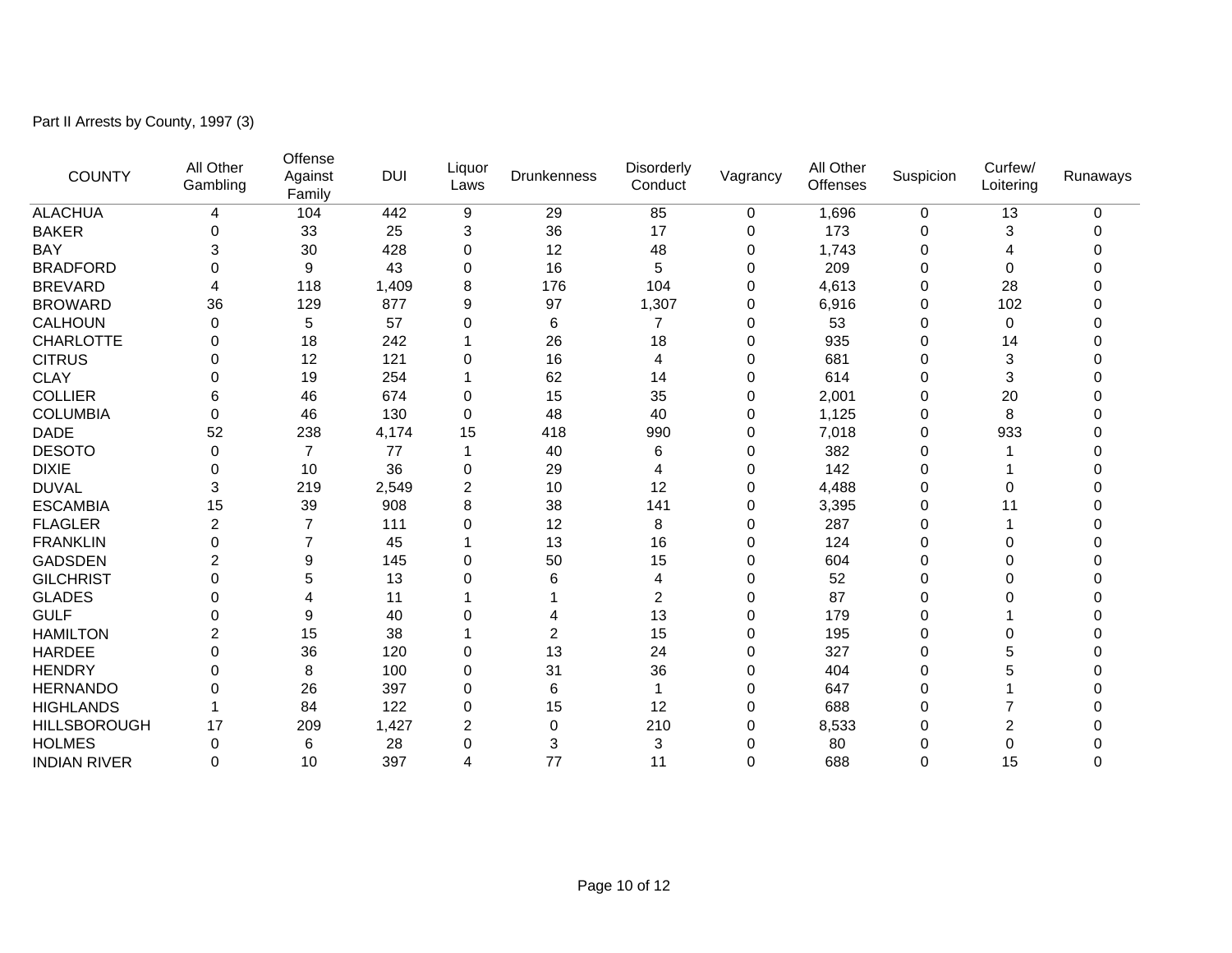Part II Arrests by County, 1997 (3)

| <b>COUNTY</b>     | All Other<br>Gambling   | Offense<br>Against<br>Family | <b>DUI</b> | Liquor<br>Laws | Drunkenness | <b>Disorderly</b><br>Conduct | Vagrancy    | All Other<br>Offenses | Suspicion   | Curfew/<br>Loitering | Runaways |
|-------------------|-------------------------|------------------------------|------------|----------------|-------------|------------------------------|-------------|-----------------------|-------------|----------------------|----------|
| <b>JACKSON</b>    | 0                       | 6                            | 38         | $\mathbf 0$    | 8           | 11                           | 0           | 295                   | 0           |                      | 0        |
| <b>JEFFERSON</b>  | 0                       | 2                            | 54         | 0              | 3           | 2                            | 0           | 204                   | 0           | 0                    | ი        |
| LAFAYETTE         | 0                       |                              | 6          | 0              | 3           | 2                            | 0           | 10                    | $\mathbf 0$ | 0                    | 0        |
| LAKE              | 6                       | 46                           | 444        | 16             | 59          | 27                           | 0           | 1,790                 | 0           | 12                   |          |
| LEE               | 0                       | 43                           | 790        | 0              | 9           | 26                           | 0           | 1,629                 | 0           | 80                   |          |
| <b>LEON</b>       | 3                       | 86                           | 435        | 8              | 30          | 72                           | 0           | 2,155                 | 0           | 10                   |          |
| LEVY              | 0                       | 53                           | 74         | 0              | 22          | 3                            | 0           | 274                   | $\mathbf 0$ |                      |          |
| <b>LIBERTY</b>    | 0                       | 0                            | 14         | 0              | 0           | 0                            | 0           | 5                     | 0           | 0                    |          |
| <b>MADISON</b>    | 0                       | 21                           | 34         | 0              | 7           | 25                           | 0           | 343                   | $\Omega$    | 0                    |          |
| <b>MANATEE</b>    | 6                       | 47                           | 374        | 5              | 70          | 94                           | $\mathbf 0$ | 2,442                 | $\mathbf 0$ | 9                    |          |
| <b>MARION</b>     | 0                       | 40                           | 626        | 3              | 15          | 26                           | 0           | 1,514                 | 0           | 3                    |          |
| <b>MARTIN</b>     | 5                       | 21                           | 657        | 5              | 89          | 49                           | 0           | 1,818                 | 0           | 17                   |          |
| <b>MONROE</b>     | 0                       | 19                           | 572        |                | 129         | 119                          | 0           | 2,113                 | 0           | 13                   |          |
| <b>NASSAU</b>     | 0                       | 18                           | 101        | $\overline{2}$ | 50          | 14                           | 0           | 272                   | 0           | $\overline{c}$       |          |
| <b>OKALOOSA</b>   | 0                       | 13                           | 342        | $\overline{c}$ | 22          | 40                           | 0           | 1,016                 | 0           | 8                    |          |
| <b>OKEECHOBEE</b> | 0                       | 28                           | 132        | 0              | 51          | 18                           | 0           | 569                   | 0           | 4                    |          |
| <b>ORANGE</b>     | 9                       | 93                           | 2,111      | 4              | 105         | 101                          | 0           | 8,782                 | 0           | 19                   |          |
| <b>OSCEOLA</b>    | 3                       | 84                           | 332        |                | 49          | 17                           | 0           | 2,038                 | 0           | 22                   |          |
| PALM BEACH        | 8                       | 107                          | 2,147      | 3              | 73          | 241                          | 0           | 7,281                 | 0           | 96                   |          |
| <b>PASCO</b>      | 9                       | 92                           | 1,009      | 6              | 17          | 48                           | 0           | 2,460                 | 0           | 10                   |          |
| <b>PINELLAS</b>   | $\overline{c}$          | 232                          | 2,144      | 4              | 305         | 366                          | 0           | 4,154                 | $\mathbf 0$ | 83                   | 0        |
| <b>POLK</b>       | $\overline{\mathbf{c}}$ | 217                          | 594        |                | 21          | 132                          | 0           | 3,603                 | 0           | 19                   | 0        |
| <b>PUTNAM</b>     | 3                       | 19                           | 170        | 0              | 29          | 81                           | 0           | 849                   | 0           | 5                    |          |
| ST. JOHNS         | 0                       |                              | 303        | $\overline{2}$ | 18          | 67                           | 0           | 887                   | $\mathbf 0$ | 6                    |          |
| <b>ST. LUCIE</b>  | 26                      | 38                           | 618        | $\overline{2}$ | 99          | 77                           | 0           | 1,988                 | 0           | 11                   |          |
| <b>SANTA ROSA</b> | 0                       | 12                           | 250        | 0              | 7           | 10                           | 0           | 746                   | 0           | 4                    |          |
| <b>SARASOTA</b>   | 0                       | 18                           | 731        |                | 25          | 48                           | 0           | 2,042                 | 0           | 4                    |          |
| <b>SEMINOLE</b>   |                         | 76                           | 446        | 8              | 19          | 13                           | 0           | 1,192                 | 0           | 6                    |          |
| <b>SUMTER</b>     | 0                       | 6                            | 55         | 0              | $\Omega$    | 2                            | $\Omega$    | 234                   | $\Omega$    |                      | 0        |